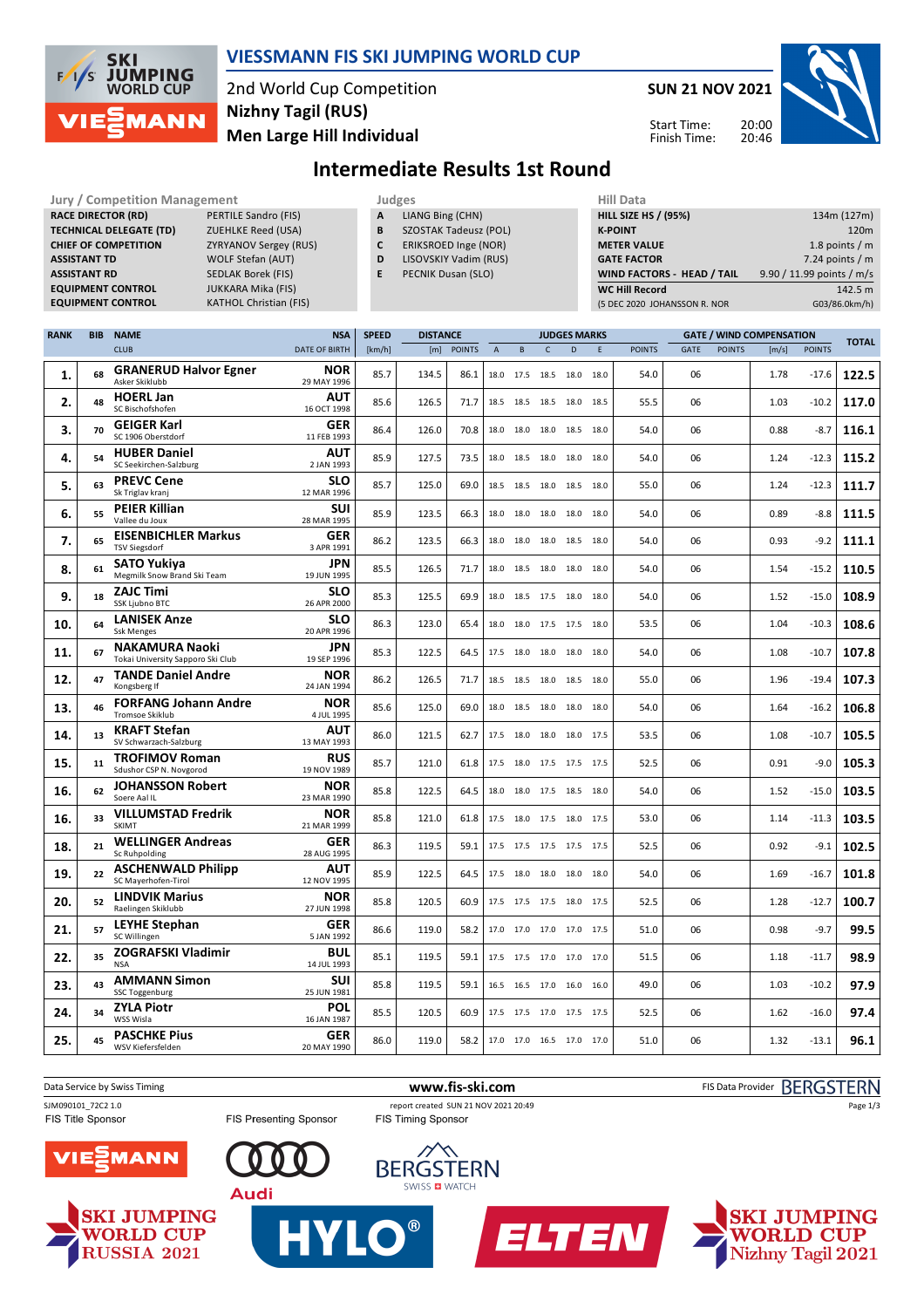

#### **VIESSMANN FIS SKI JUMPING WORLD CUP**

2nd World Cup Competition **Men Large Hill Individual Nizhny Tagil (RUS)**

**SUN 21 NOV 2021**

Start Time: Finish Time:



## **Intermediate Results 1st Round**

| <b>RANK</b> | <b>BIB</b> | <b>NAME</b>                                                    | <b>NSA</b>                | <b>SPEED</b> | <b>DISTANCE</b> |               |                           |           |              | <b>JUDGES MARKS</b>          |   |               |      |               | <b>GATE / WIND COMPENSATION</b> | <b>TOTAL</b>  |      |
|-------------|------------|----------------------------------------------------------------|---------------------------|--------------|-----------------|---------------|---------------------------|-----------|--------------|------------------------------|---|---------------|------|---------------|---------------------------------|---------------|------|
|             |            | <b>CLUB</b>                                                    | DATE OF BIRTH             | [km/h]       | [m]             | <b>POINTS</b> | $\boldsymbol{\mathsf{A}}$ | B         | $\mathsf{C}$ | D                            | E | <b>POINTS</b> | GATE | <b>POINTS</b> | [m/s]                           | <b>POINTS</b> |      |
| 26.         | 26         | <b>SADREEV Danil</b><br>MBU DOD SDUSSH Leninogorsk             | <b>RUS</b><br>7 MAY 2003  | 85.4         | 119.0           | 58.2          |                           |           |              | 17.0 17.5 17.0 17.5 17.0     |   | 51.5          | 06   |               | 1.56                            | $-15.4$       | 94.3 |
| 27.         | q          | STEKALA Andrzej<br>Azs Zakopane                                | <b>POL</b><br>30 JUN 1995 | 85.8         | 120.0           | 60.0          |                           |           |              | 17.0 17.5 17.5 17.5 17.5     |   | 52.5          | 06   |               | 1.97                            | $-19.5$       | 93.0 |
| 28.         | 56         | <b>ITO Daiki</b><br>Megmilk Snow Brand Ski Team                | JPN<br>27 DEC 1985        | 85.8         | 114.5           | 50.1          |                           |           |              | 17.0 17.0 17.0 17.0 17.0     |   | 51.0          | 06   |               | 0.84                            | $-8.3$        | 92.8 |
| 29.         | 59         | <b>FETTNER Manuel</b><br>SV Innsbruck-Bergisel-Tirol           | <b>AUT</b><br>17 JUN 1985 | 85.8         | 115.0           | 51.0          |                           |           |              | 17.0 17.0 17.0 17.5 17.0     |   | 51.0          | 06   |               | 0.95                            | $-9.4$        | 92.6 |
| 30.         | 49         | <b>SCHMID Constantin</b><br>Wsv Oberaudorf                     | <b>GER</b><br>27 NOV 1999 | 86.0         | 115.0           | 51.0          |                           |           |              | 17.0 17.0 17.0 17.0 17.0     |   | 51.0          | 06   |               | 0.97                            | $-9.6$        | 92.4 |
| 31.         | 50         | <b>SCHIFFNER Markus</b><br>UVB Hinzenbach-Oberoesterreich      | <b>AUT</b><br>5 JUN 1992  | 86.2         | 118.5           | 57.3          |                           |           |              | 17.5 17.5 17.0 17.5 17.5     |   | 52.5          | 06   |               | 1.87                            | $-18.5$       | 91.3 |
| 32.         | 44         | <b>PETER Dominik</b><br>Am Bachtel wald                        | SUI<br>30 MAY 2001        | 85.8         | 114.5           | 50.1          |                           |           |              | 17.0 17.5 17.0 17.0 17.0     |   | 51.0          | 06   |               | 1.03                            | $-10.2$       | 90.9 |
| 33.         | 66         | <b>STOCH Kamil</b><br>KS Eve-nement Zakopane                   | <b>POL</b><br>25 MAY 1987 | 85.6         | 112.0           | 45.6          |                           |           |              | 17.0 17.5 17.0 17.0 17.0     |   | 51.0          | 06   |               | 0.66                            | $-6.5$        | 90.1 |
| 34.         | 29         | <b>KOS Lovro</b><br>SSK Ilirija                                | <b>SLO</b><br>23 JUL 1999 | 85.4         | 115.5           | 51.9          |                           |           |              | 17.0  16.5  16.5  17.0  17.0 |   | 50.5          | 06   |               | 1.28                            | $-12.7$       | 89.7 |
| 35.         | 58         | <b>KUBACKI Dawid</b><br>TS Wisla Zakopane                      | <b>POL</b><br>12 MAR 1990 | 86.2         | 113.5           | 48.3          |                           |           |              | 17.0 17.0 17.0 17.0 17.0     |   | 51.0          | 06   |               | 0.99                            | $-9.8$        | 89.5 |
| 36.         | 41         | <b>BOYD-CLOWES Mackenzie</b><br>Altius Nordic Ski Club         | CAN<br>13 JUL 1991        | 86.0         | 114.0           | 49.2          |                           |           |              | 18.0 17.0 16.5 16.5 17.0     |   | 50.5          | 06   |               | 1.08                            | $-10.7$       | 89.0 |
| 37.         | 42         | <b>SATO Keiichi</b><br>Megmilk Snow Brand Ski Team             | JPN<br>27 JUL 1997        | 85.8         | 115.5           | 51.9          |                           |           |              | 17.0 17.5 16.5 17.5 17.0     |   | 51.5          | 06   |               | 1.49                            | $-14.8$       | 88.6 |
| 38.         | 17         | <b>KORNILOV Denis</b><br>Sdushor CSP N. Novgorod Dinamo        | <b>RUS</b><br>17 AUG 1986 | 85.4         | 115.0           | 51.0          |                           |           |              | 17.0 16.5 17.0 17.0 17.0     |   | 51.0          | 06   |               | 1.40                            | $-13.9$       | 88.1 |
| 39.         | 53         | <b>KYTOSAHO Niko</b><br>Paimion urheilijat                     | FIN<br>18 DEC 1999        | 85.6         | 114.0           | 49.2          |                           | 17.0 16.0 |              | 16.0 17.0 16.5               |   | 49.5          | 06   |               | 1.23                            | $-12.2$       | 86.5 |
| 40.         | 10         | <b>TSCHOFENIG Daniel</b><br>SV Achomitz-Zahomc                 | <b>AUT</b><br>28 MAR 2002 | 85.9         | 112.0           | 45.6          |                           |           |              | 17.0 16.5 16.5 16.5 16.5     |   | 49.5          | 06   |               | 1.13                            | $-11.2$       | 83.9 |
| 41.         | 6          | <b>MANKOV Ilya</b><br><b>Sdushor Nizhniy Tagil</b>             | <b>RUS</b><br>17 MAR 2003 | 84.6         | 111.5           | 44.7          | 17.0                      | 16.5      |              | 16.5 16.5 16.5               |   | 49.5          | 06   |               | 1.07                            | $-10.6$       | 83.6 |
| 42.         | 60         | <b>KOBAYASHI Junshiro</b><br>Megmilk Snow Brand Ski Team       | JPN<br>11 JUN 1991        | 85.6         | 108.5           | 39.3          |                           | 16.5 16.5 |              | 16.5 17.0 16.5               |   | 49.5          | 06   |               | 0.62                            | $-6.1$        | 82.7 |
| 43.         | 25         | <b>BARTOL Tilen</b><br>SSK Sam Ihan                            | <b>SLO</b><br>17 APR 1997 | 85.7         | 112.0           | 45.6          |                           |           |              | 16.5 16.5 16.5 16.5 16.5     |   | 49.5          | 06   |               | 1.55                            | $-15.3$       | 79.8 |
| 44.         | 15         | <b>WOLNY Jakub</b><br>LKS Klimczok Bystra                      | <b>POL</b><br>15 MAY 1995 | 85.5         | 111.0           | 43.8          |                           |           |              | 16.5 17.0 16.5 17.0 17.0     |   | 50.5          | 06   |               | 1.65                            | $-16.3$       | 78.0 |
| 45.         | 5          | <b>BAZHENOV Aleksandr</b><br>Zdushor ZVS CSP                   | <b>RUS</b><br>13 JUL 1995 | 85.5         | 108.0           | 38.4          |                           |           |              | 16.5 16.5 16.5 17.0 16.5     |   | 49.5          | 06   |               | 1.33                            | $-13.2$       | 74.7 |
| 46.         | 36         | <b>AIGRO Artti</b><br>Pohjakotkas                              | <b>EST</b><br>29 AUG 1999 | 85.1         | 106.0           | 34.8          |                           | 16.0 15.5 | 15.0         | 15.5 16.0                    |   | 47.0          | 06   |               | 1.00                            | $-9.9$        | 71.9 |
| 47.         | 32         | <b>NAZAROV Mikhail</b><br>Moscow RGSH Stolitsa Dinamo          | <b>RUS</b><br>14 OCT 1994 | 85.6         | 108.5           | 39.3          |                           |           |              | 16.5 16.5 16.0 17.0 16.5     |   | 49.5          | 06   |               | 1.80                            | $-17.8$       | 71.0 |
| 48.         | 31         | <b>POLASEK Viktor</b><br>Nove Mesto-Dukla                      | <b>CZE</b><br>18 JUL 1997 | 85.3         | 106.0           | 34.8          |                           | 16.5 16.5 |              | 16.0 16.5 16.0               |   | 49.0          | 06   |               | 1.60                            | $-15.8$       | 68.0 |
| 49.         | 3          | <b>HAZETDINOV Ilmir</b><br>SDUSHOR 33 MOSKOVSKAYA OBLAST - RES | <b>RUS</b><br>28 OCT 1991 | 85.6         | 106.5           | 35.7          |                           | 16.5 16.5 |              | 16.0 17.0 16.0               |   | 49.0          | 06   |               | 1.77                            | $-17.5$       | 67.2 |
| 50.         | 37         | <b>MUMINOV Sabirzhan</b><br>Almaty                             | <b>KAZ</b><br>16 APR 1994 | 85.4         | 92.0            | 9.6           |                           |           |              | 15.0 15.5 15.5 16.0 15.5     |   | 46.5          | 06   |               | 1.37                            | $-13.6$       | 42.5 |